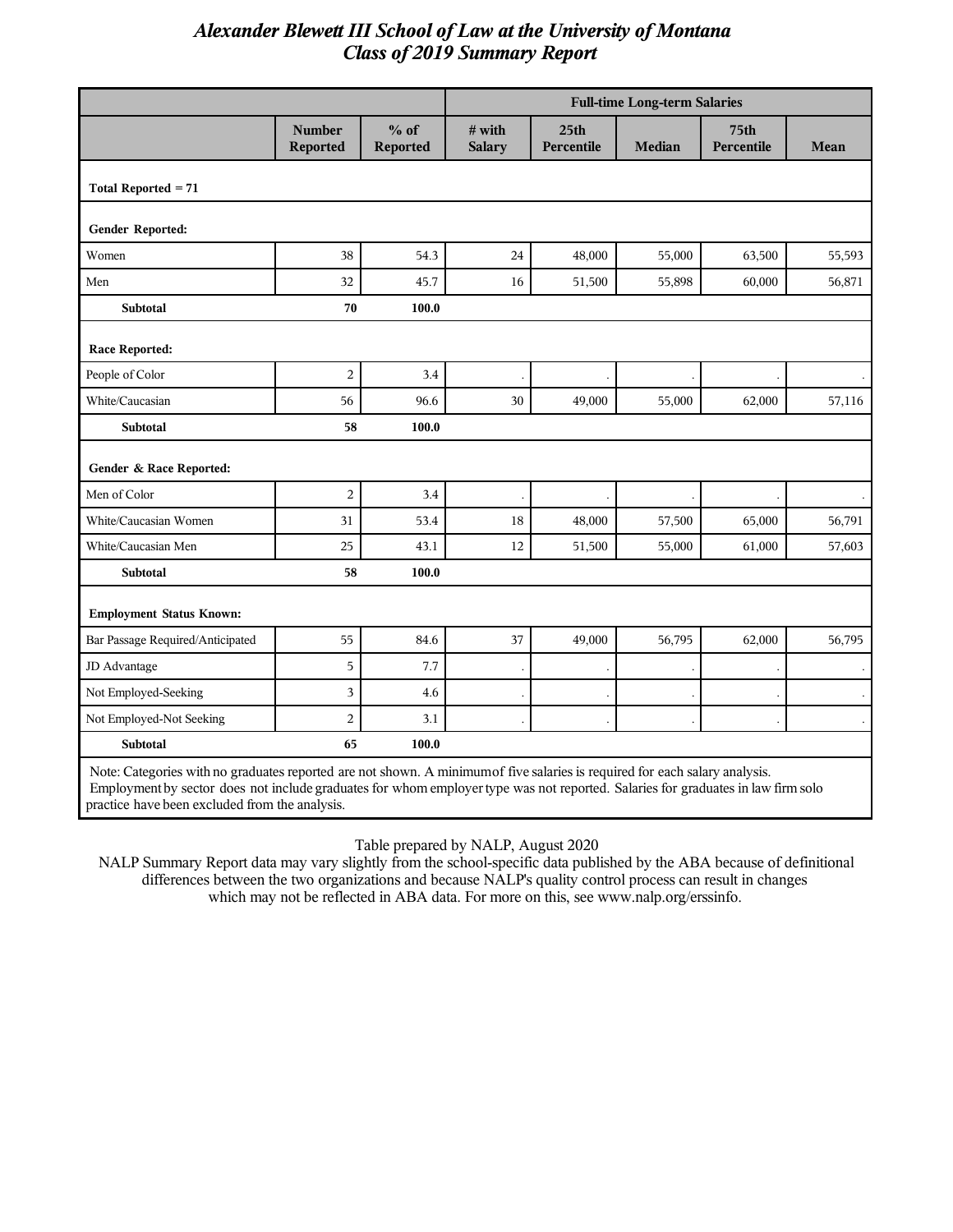|                                                                                                                             |                                  |                    | <b>Full-time Long-term Salaries</b> |                                |        |                                |        |
|-----------------------------------------------------------------------------------------------------------------------------|----------------------------------|--------------------|-------------------------------------|--------------------------------|--------|--------------------------------|--------|
|                                                                                                                             | <b>Number</b><br><b>Reported</b> | $%$ of<br>Reported | # with<br><b>Salary</b>             | 25 <sub>th</sub><br>Percentile | Median | 75 <sub>th</sub><br>Percentile | Mean   |
| <b>Total Employed or Continuing Studies Full-time:</b>                                                                      |                                  |                    |                                     |                                |        |                                |        |
| Employed                                                                                                                    | 60                               | 92.3               | 40                                  | 48,500                         | 55,000 | 62,000                         | 56,104 |
| Subtotal                                                                                                                    | 60                               | 92.3               |                                     |                                |        |                                |        |
| <b>Employment by Sector</b>                                                                                                 |                                  |                    |                                     |                                |        |                                |        |
| Private Sector                                                                                                              | 25                               | 41.7               | 18                                  | 53,000                         | 57,500 | 65,000                         | 58,181 |
| Public Sector                                                                                                               | 34                               | 56.7               | 22                                  | 48,000                         | 50,000 | 60,000                         | 54,405 |
| <b>Subtotal</b>                                                                                                             | 59                               | 98.3               |                                     |                                |        |                                |        |
| <b>Full-time/Part-time</b><br>Jobs:                                                                                         |                                  |                    |                                     |                                |        |                                |        |
| <b>Bar Passage</b><br>Req/Anticipated-Full-time                                                                             | 55                               | 91.7               | 37                                  | 49,000                         | 56,795 | 62,000                         | 56,795 |
| JD Advantage-Full-time                                                                                                      | 5                                | 8.3                |                                     |                                |        |                                |        |
| <b>Subtotal</b>                                                                                                             | 60                               | 100.0              |                                     |                                |        |                                |        |
| <b>Employment Categories:</b>                                                                                               |                                  |                    |                                     |                                |        |                                |        |
| Education                                                                                                                   | 3                                | 5.0                |                                     |                                |        |                                |        |
| <b>Business</b>                                                                                                             | $\mathbf{1}$                     | 1.7                |                                     |                                |        |                                |        |
| Judicial Clerk                                                                                                              | 20                               | 33.3               | 13                                  | 48,000                         | 50,000 | 60,000                         | 53,414 |
| Private Practice                                                                                                            | 24                               | 40.0               | 17                                  | 55,000                         | 60,000 | 65,000                         | 59,088 |
| Government                                                                                                                  | 8                                | 13.3               |                                     |                                |        |                                |        |
| <b>Public Interest</b>                                                                                                      | 3                                | 5.0                |                                     |                                |        |                                |        |
| Unknown Type                                                                                                                | $\mathbf{1}$                     | 1.7                |                                     |                                |        |                                |        |
| <b>Subtotal</b><br>60<br>100.0                                                                                              |                                  |                    |                                     |                                |        |                                |        |
| Note: Categories with no graduates reported are not shown. A minimum of five salaries is required for each salary analysis. |                                  |                    |                                     |                                |        |                                |        |

Note: Categories with no graduates reported are not shown. A minimumof five salaries is required for each salary analysis. Employment by sector does not include graduates for whom employer type was not reported. Salaries for graduates in law firm solo practice have been excluded from the analysis.

Table prepared by NALP, August 2020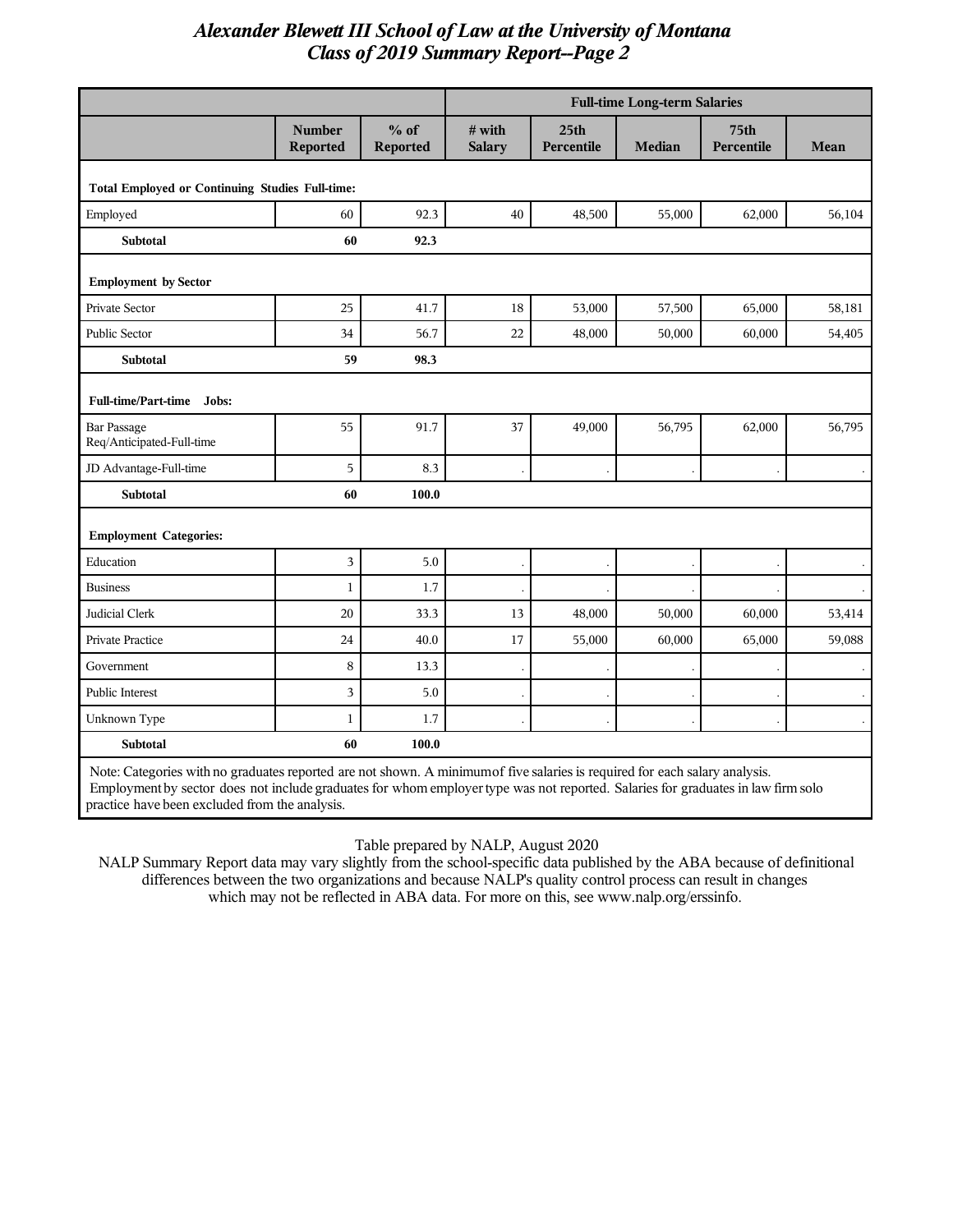|                                                                                                                                                                                                                       |                           |                           | <b>Full-time Long-term Salaries</b> |                                |               |                                |             |
|-----------------------------------------------------------------------------------------------------------------------------------------------------------------------------------------------------------------------|---------------------------|---------------------------|-------------------------------------|--------------------------------|---------------|--------------------------------|-------------|
|                                                                                                                                                                                                                       | <b>Number</b><br>Reported | $%$ of<br><b>Reported</b> | # with<br><b>Salary</b>             | 25 <sub>th</sub><br>Percentile | <b>Median</b> | 75 <sub>th</sub><br>Percentile | <b>Mean</b> |
| <b>Education Jobs:</b>                                                                                                                                                                                                |                           |                           |                                     |                                |               |                                |             |
| Bar Passage Required/Anticipated                                                                                                                                                                                      | $\mathbf{1}$              | 33.3                      |                                     |                                |               |                                |             |
| JD Advantage                                                                                                                                                                                                          | $\overline{2}$            | 66.7                      |                                     |                                |               |                                |             |
| <b>Subtotal</b>                                                                                                                                                                                                       | $\overline{\mathbf{3}}$   | 100.0                     |                                     |                                |               |                                |             |
| <b>Business Jobs:</b>                                                                                                                                                                                                 |                           |                           |                                     |                                |               |                                |             |
| JD Advantage                                                                                                                                                                                                          | $\mathbf{1}$              | 100.0                     |                                     |                                |               |                                |             |
| Subtotal                                                                                                                                                                                                              | $\mathbf{1}$              | 100.0                     |                                     |                                |               |                                |             |
| <b>Private Practice Jobs:</b>                                                                                                                                                                                         |                           |                           |                                     |                                |               |                                |             |
| Bar Passage Required/Anticipated                                                                                                                                                                                      | 24                        | 100.0                     | 17                                  | 55,000                         | 60,000        | 65,000                         | 59,088      |
| <b>Subtotal</b>                                                                                                                                                                                                       | 24                        | 100.0                     |                                     |                                |               |                                |             |
| <b>Government Jobs:</b>                                                                                                                                                                                               |                           |                           |                                     |                                |               |                                |             |
| Bar Passage Required/Anticipated                                                                                                                                                                                      | 6                         | 75.0                      |                                     |                                |               |                                |             |
| JD Advantage                                                                                                                                                                                                          | $\overline{2}$            | 25.0                      |                                     |                                |               |                                |             |
| <b>Subtotal</b>                                                                                                                                                                                                       | 8                         | 100.0                     |                                     |                                |               |                                |             |
| Judicial Clerkships:                                                                                                                                                                                                  |                           |                           |                                     |                                |               |                                |             |
| Federal                                                                                                                                                                                                               | 6                         | 30.0                      |                                     |                                |               |                                |             |
| <b>State</b>                                                                                                                                                                                                          | 14                        | 70.0                      | 9                                   | 48,000                         | 48,000        | 50,000                         | 50,153      |
| <b>Subtotal</b>                                                                                                                                                                                                       | 20                        | 100.0                     |                                     |                                |               |                                |             |
| Note: Categories with no graduates reported are not shown. A minimum of five salaries is required for each salary analysis.<br>Salaries for graduates in law firm solo practice have been excluded from the analysis. |                           |                           |                                     |                                |               |                                |             |

Table prepared by NALP, August 2020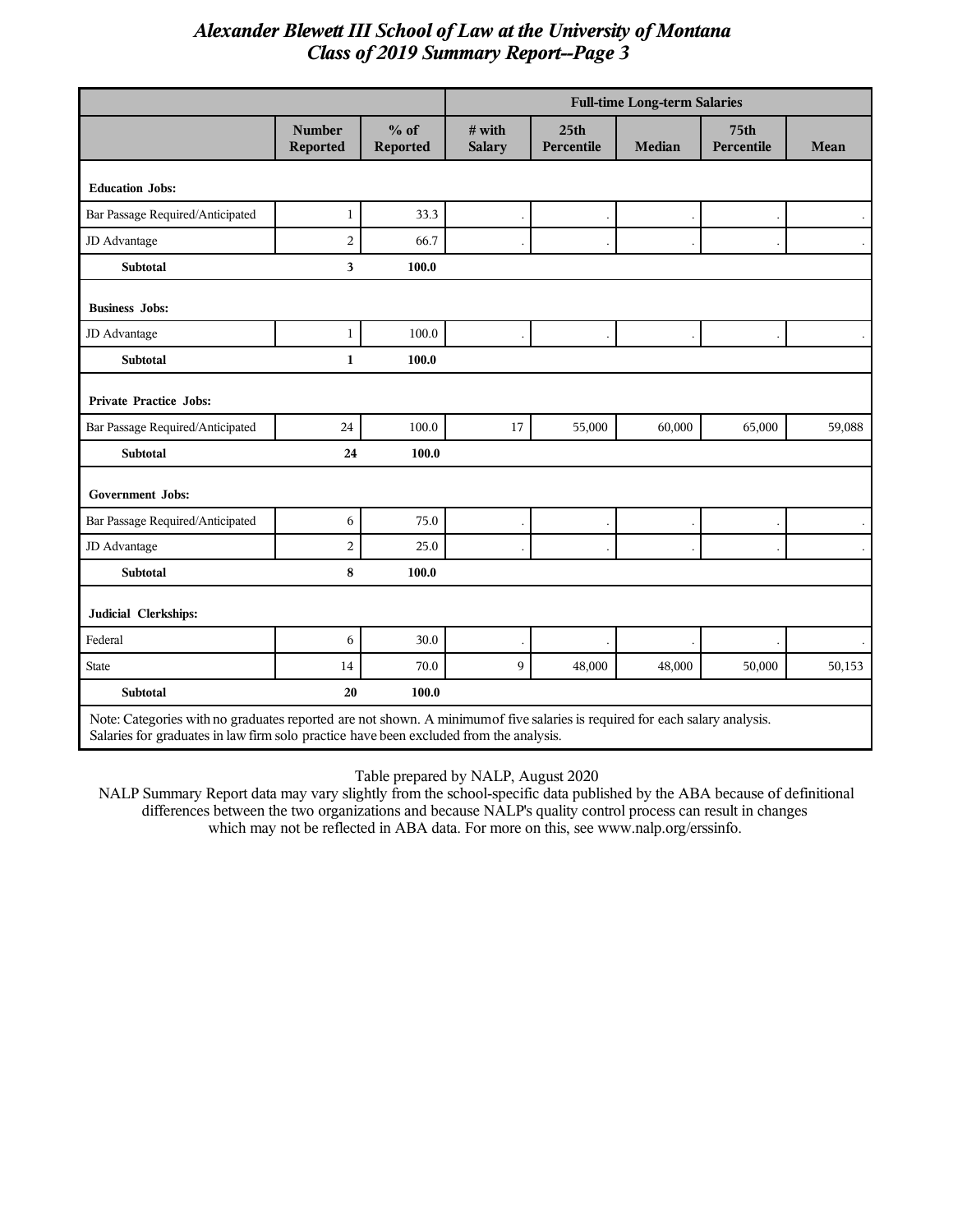|                                                                                                                         |                                  |                           | <b>Full-time Long-term Salaries</b> |                                |               |                                |                      |
|-------------------------------------------------------------------------------------------------------------------------|----------------------------------|---------------------------|-------------------------------------|--------------------------------|---------------|--------------------------------|----------------------|
|                                                                                                                         | <b>Number</b><br><b>Reported</b> | $%$ of<br><b>Reported</b> | $#$ with<br><b>Salary</b>           | 25 <sub>th</sub><br>Percentile | <b>Median</b> | 75 <sub>th</sub><br>Percentile | Mean                 |
| <b>Public Interest Jobs:</b>                                                                                            |                                  |                           |                                     |                                |               |                                |                      |
| Bar Passage Required/Anticipated                                                                                        | 3                                | 100.0                     |                                     |                                |               |                                |                      |
| <b>Subtotal</b>                                                                                                         | 3                                | 100.0                     |                                     |                                |               |                                |                      |
| Size of Firm (by # of Attorney):                                                                                        |                                  |                           |                                     |                                |               |                                |                      |
| $1 - 10$                                                                                                                | 17                               | 70.8                      | 12                                  | 53,000                         | 55,000        | 63,500                         | 57,333               |
| 11-25                                                                                                                   | 3                                | 12.5                      |                                     |                                |               |                                | $\bullet$            |
| 101-250                                                                                                                 | $\overline{2}$                   | 8.3                       |                                     |                                |               |                                | $\ddot{\phantom{0}}$ |
| <b>Unknown Size</b>                                                                                                     | 1                                | 4.2                       |                                     |                                |               |                                | $\ddot{\phantom{0}}$ |
| Solo practitioner                                                                                                       | 1                                | 4.2                       |                                     |                                |               |                                |                      |
| <b>Subtotal</b>                                                                                                         | 24                               | 100.0                     |                                     |                                |               |                                |                      |
| Type of Law Firm Job:                                                                                                   |                                  |                           |                                     |                                |               |                                |                      |
| Associate                                                                                                               | 24                               | 100.0                     | 17                                  | 55,000                         | 60,000        | 65,000                         | 59,088               |
| <b>Subtotal</b>                                                                                                         | 24                               | 100.0                     |                                     |                                |               |                                |                      |
| Note Cotegories with no another reported are not shown A minimum of five selection is required for each select englysis |                                  |                           |                                     |                                |               |                                |                      |

Note: Categories with no graduates reported are not shown. A minimumof five salaries is required for each salary analysis. Salaries for graduates in law firm solo practice have been excluded from the analysis.

Table prepared by NALP, August 2020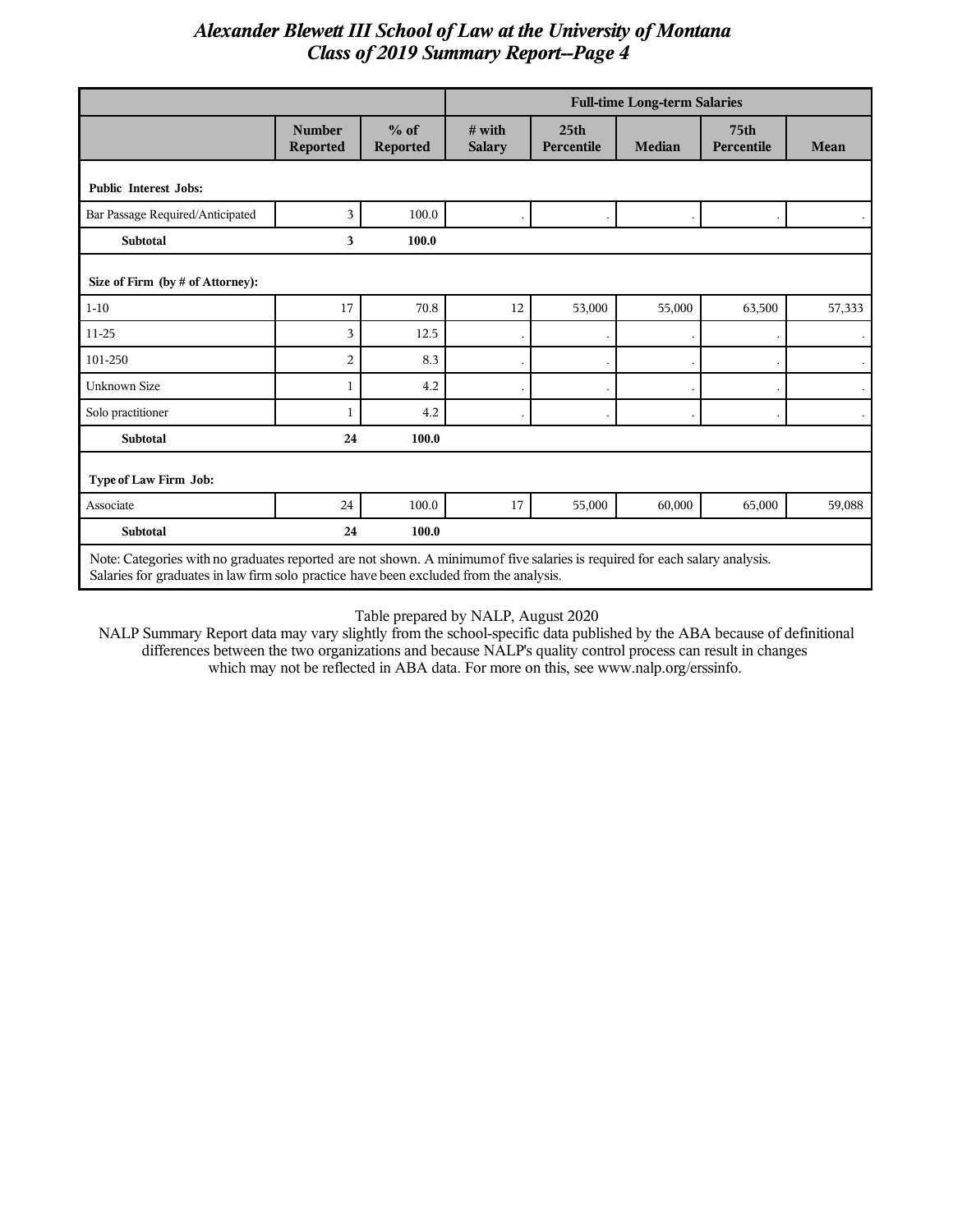|                                                                                                                            |                           |                           | <b>Full-time Long-term Salaries</b> |                                |               |                                |           |
|----------------------------------------------------------------------------------------------------------------------------|---------------------------|---------------------------|-------------------------------------|--------------------------------|---------------|--------------------------------|-----------|
|                                                                                                                            | <b>Number</b><br>Reported | $%$ of<br><b>Reported</b> | $#$ with<br><b>Salary</b>           | 25 <sub>th</sub><br>Percentile | <b>Median</b> | 75 <sub>th</sub><br>Percentile | Mean      |
| <b>Jobs Taken by Region:</b>                                                                                               |                           |                           |                                     |                                |               |                                |           |
| E North Central                                                                                                            | 1                         | 1.7                       |                                     |                                |               |                                |           |
| W North Central                                                                                                            | 1                         | 1.7                       |                                     |                                |               |                                | $\cdot$   |
| Mountain                                                                                                                   | 56                        | 93.3                      | 39                                  | 48,000                         | 55,000        | 62,000                         | 56,004    |
| Pacific                                                                                                                    | $\overline{2}$            | 3.3                       |                                     |                                |               |                                | $\bullet$ |
| <b>Subtotal</b>                                                                                                            | 60                        | 100.0                     |                                     |                                |               |                                |           |
| <b>Location of Jobs:</b>                                                                                                   |                           |                           |                                     |                                |               |                                |           |
| In-State                                                                                                                   | 53                        | 88.3                      | 36                                  | 48,500                         | 55,000        | 62,000                         | 56,088    |
| Out of State                                                                                                               | 7                         | 11.7                      |                                     |                                |               |                                |           |
| <b>Subtotal</b>                                                                                                            | 60                        | 100.0                     |                                     |                                |               |                                |           |
| # States and Territories w/Employed Grads:                                                                                 |                           |                           |                                     |                                |               |                                |           |
|                                                                                                                            | 8                         |                           |                                     |                                |               |                                |           |
| <b>Total</b>                                                                                                               | 8                         |                           |                                     |                                |               |                                |           |
| Note: Categories with no graduates reported are not shown. A minimum of five salaries is required for each salary analysis |                           |                           |                                     |                                |               |                                |           |

Note: Categories with no graduates reported are not shown. A minimumof five salaries is required for each salary analysis. Salaries for graduates in law firm solo practice have been excluded from the analysis.

Table prepared by NALP, August 2020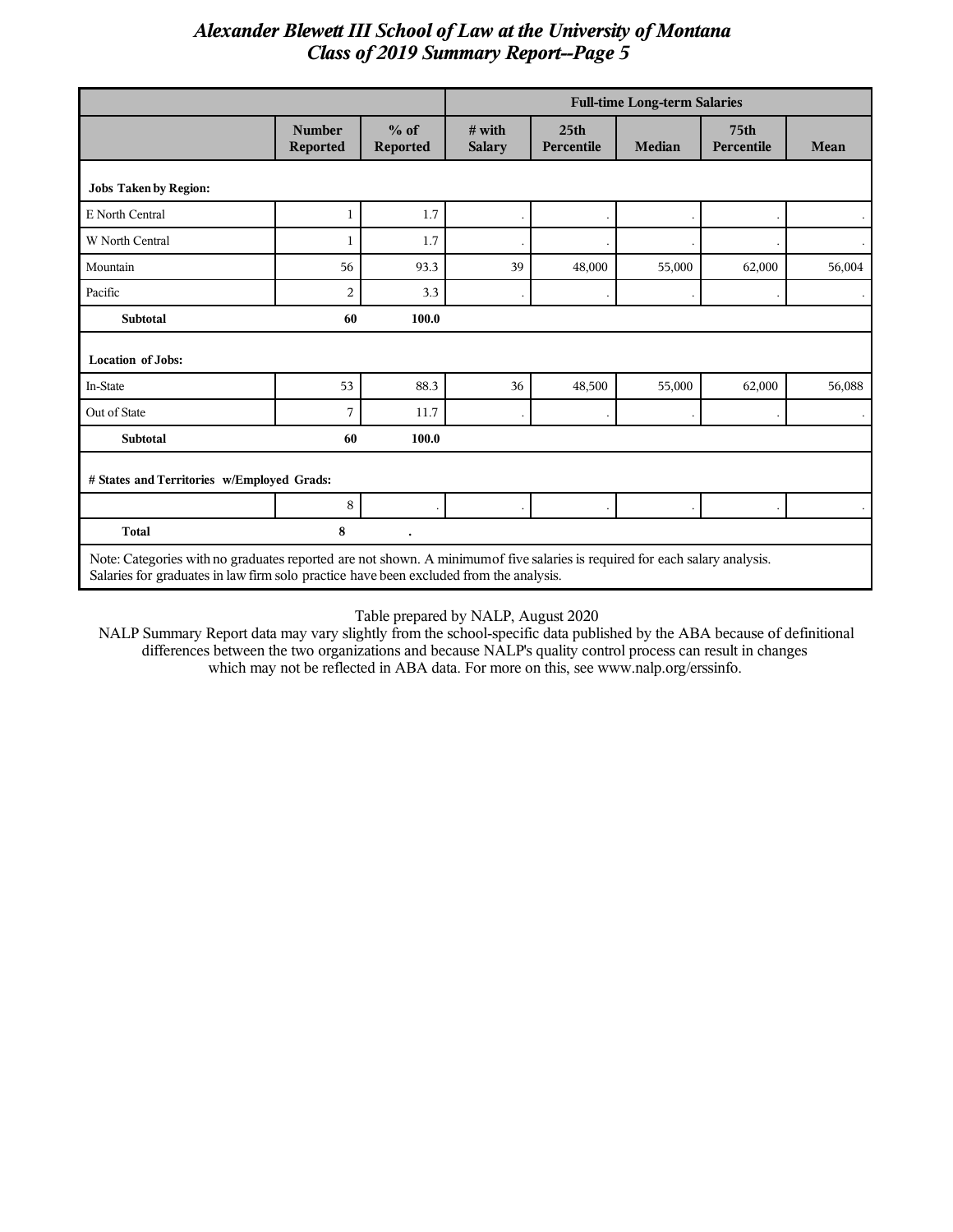|                                                                                                                                                                                                            | <b>Number</b><br><b>Reported</b> | $\%$ of<br><b>Reported</b> |  |  |
|------------------------------------------------------------------------------------------------------------------------------------------------------------------------------------------------------------|----------------------------------|----------------------------|--|--|
| Source of Job                                                                                                                                                                                              |                                  |                            |  |  |
| <b>Fall OCI</b>                                                                                                                                                                                            | 7                                | 13.0                       |  |  |
| Job posting in CSO                                                                                                                                                                                         | 8                                | 14.8                       |  |  |
| Job posted online or in print                                                                                                                                                                              | 4                                | 7.4                        |  |  |
| Clerkship application process or<br>OSCAR                                                                                                                                                                  | 8                                | 14.8                       |  |  |
| Return to prior job                                                                                                                                                                                        | 3                                | 5.6                        |  |  |
| Referral                                                                                                                                                                                                   | 6                                | 11.1                       |  |  |
| Start own practice or business                                                                                                                                                                             | 1                                | 1.9                        |  |  |
| Self-initiated/letter                                                                                                                                                                                      | 10                               | 18.5                       |  |  |
| Spring OCI                                                                                                                                                                                                 | $\overline{c}$                   | 3.7                        |  |  |
| Other                                                                                                                                                                                                      | 5                                | 9.3                        |  |  |
| Subtotal                                                                                                                                                                                                   | 54                               | 100.0                      |  |  |
| Timing of Job Offer                                                                                                                                                                                        |                                  |                            |  |  |
| Before graduation                                                                                                                                                                                          | 37                               | 64.9                       |  |  |
| After graduation                                                                                                                                                                                           | 20                               | 35.1                       |  |  |
| <b>Subtotal</b>                                                                                                                                                                                            | 57                               | 100.0                      |  |  |
| <b>Search Status of Employed Grads</b>                                                                                                                                                                     |                                  |                            |  |  |
| Seeking a different job                                                                                                                                                                                    | 5                                | 8.9                        |  |  |
| Not seeking a different job                                                                                                                                                                                | 51                               | 91.1                       |  |  |
| <b>Subtotal</b>                                                                                                                                                                                            | 56                               | 100.0                      |  |  |
| Note: Figures are based on jobs for which the item was<br>reported, and thus may not add to the total number of jobs.<br>Timing of job offer figures exclude any graduates starting their<br>own practice. |                                  |                            |  |  |

Table prepared by NALP, August 2020